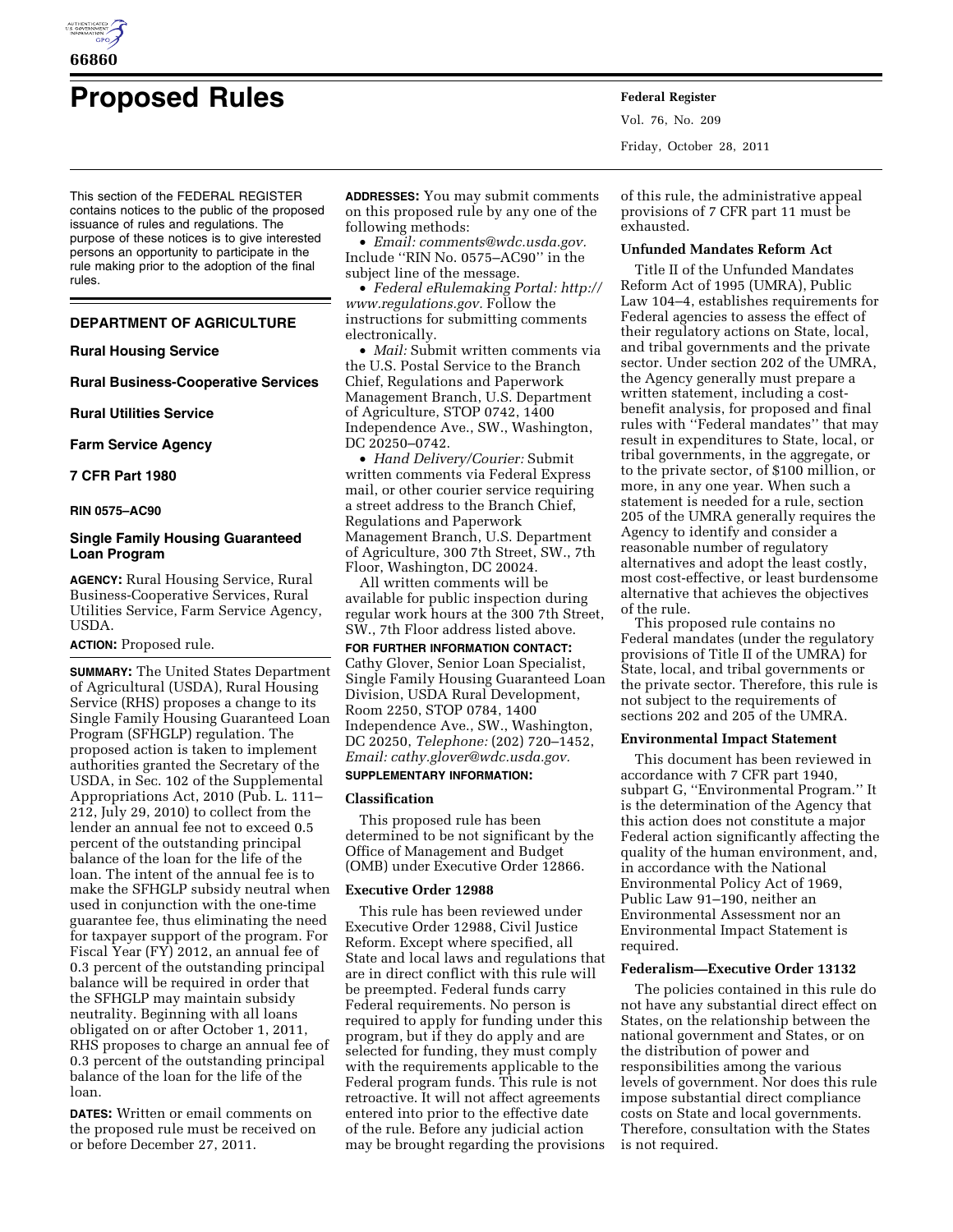# **Regulatory Flexibility Act**

In compliance with the Regulatory Flexibility Act (5 U.S.C. 601 *et seq.*) the undersigned has determined and certified by signature of this document that this rule change will not have a significant impact on a substantial number of small entities. This rule does not impose any significant new requirements on Agency applicants and borrowers, and the regulatory changes affect only Agency determinations of program benefits for guarantees of loans made to individuals.

## **Intergovernmental Consultation**

This program/activity is not subject to the provisions of Executive Order 12372, which require intergovernmental consultation with State and local officials. (See the Notice related to 7 CFR part 3015, subpart V, at 48 FR 29112, June 24, 1983; 49 FR 22675, May 31, 1984; 50 FR 14088, April 10, 1985).

## **Programs Affected**

This program is listed in the Catalog of Federal Domestic Assistance under Number 10.410, Very Low to Moderate Income Housing Loans (Section 502 Rural Housing Loans).

#### **Paperwork Reduction Act**

The information collection and record keeping requirements contained in this regulation have been approved by OMB in accordance with the Paperwork Reduction Act of 1995 (44 U.S.C. 3501 *et seq.*). The assigned OMB control number is 0575–AC83.

## **E-Government Act Compliance**

The Rural Housing Service is committed to complying with the E-Government Act, to promote the use of the Internet and other information technologies to provide increased opportunities for citizen access to Government information and services, and for other purposes.

## **Background**

As a result of Public Law 111–212, ''Supplemental Appropriations Act, 2010,'' enacted on July 29, 2010, Section 502 (h)(8) of the Housing Act of 1949 (42 U.S.C. 1472 (h) (8)), was amended to read as follows: ''(8) Fees.— Notwithstanding paragraph (14) (D), with respect to a guaranteed loan issued or modified under this subsection, the Secretary may collect from the lender— ''(A) at the time of issuance of the guarantee or modification, a fee not to exceed 3.5 percent of the principal obligation of the loan; and ''(B) an annual fee not to exceed 0.5 percent of the outstanding principal balance of the loan for the life of the loan.''

The annual fee provision is applicable to purchase and refinance loan transactions. The intent of the annual fee is to make the SFHGLP subsidy neutral, thus eliminating the need for taxpayer support of the program. RHS has determined that in order for the SFHGLP to maintain subsidy neutrality, beginning with loans obligated on or after October 1, 2011, an annual fee of 0.3 percent will be charged on the outstanding principal balance of the loan for the life of the loan.

RHS currently collects an upfront guarantee fee of 3.5 percent for purchase loans, and 1 percent for refinance loan transactions. The lender collects the upfront guarantee fee from the borrower at the time of loan closing. The borrower either pays the upfront guarantee fee from personal funds, or the fee may be included in the guaranteed loan amount. The proposed annual fee of 0.3 percent will be collected in addition to the upfront guarantee fee.

RHS operational systems currently do not accommodate the annual fee provision. RHS will take steps necessary to enhance the operational systems in the coming months so that an annual fee of 0.3 percent may be collected on all loans obligated on or after October 1, 2011. RHS is aware that lenders will need time to enhance their systems, and intends to work closely with lenders and service bureaus to ensure they can support the proposed annual fee requirement in the shortest possible timeframe. Supporting documentations for servicers as well as training materials for loan originators and servicers will be developed by RHS prior to implementation of the annual fee.

RHS proposes to structure the annual fee as follows:

(1) Determining the Annual Fee: The annual fee will be calculated based on the guaranteed loan amount and on the average annual scheduled unpaid principal balance for the life of the loan. The fee will be calculated when the loan is made and every 12 months thereafter, until the loan is paid in full or no longer outstanding and the guarantee is cancelled or expired. For example, to determine the annual fee for a \$100,000 loan (guaranteed amount), 6% interest rate, 30 year term, calculate as follows:

a. *Step 1:* Compute the average annual scheduled unpaid principal balance (UPB). The average annual scheduled UPB for year 1, for a \$100,000 loan = \$99,443.244 is \$99,443.24 (*standard 5– 3–3 rounding*)

b. *Step 2:* Compute Annual Fee based off the average annual UPB. Based on an annual fee of.3%, \$99,443.24 x .3% = \$298.33 (*rounded up to the next cent*)

c. *Step 3:* Compute monthly escrow required for annual fee.  $$298.33/12 =$ \$24.87 (*rounded up to the next cent*). (2) Annual Fee Billing

a. Lenders will be billed retroactively for a 12 month period, commencing on the first anniversary of the loan and each anniversary thereafter. For example, if the loan closes on November 1, 2011, the lender will be billed for the initial fee on December 1, 2012.

b. The annual fee payment will be due to RHS by the 15th calendar day after each anniversary of the loan. Using the example above, the initial annual fee will be due to RHS by no later than December 15, 2012.

c. If the fee is not paid by the due date, RHS will assess a late fee of 4 percent of the billed amount on the 16th calendar day after the bill is due. If the annual fee for a loan is still unpaid after 30 days, RHS may assess additional late fees on the delinquent fee amount.

d. Although, RHS will collect the fee annually, lenders may establish an escrow account to collect the fee from the borrower on a monthly basis.

(3) The Annual Fee will be collected through Pay.Gov as follows:

a. Fully web-based for lenders with 3,000 or less loans; and

b. An overnight matching batch process for lenders with greater than 3,000 loans.

## **List of Subjects in 7 CFR Part 1980**

Home improvement, Loan programs— Housing and community development, Mortgage insurance, Mortgages, Rural areas.

For the reason stated in the preamble, Chapter XVIII, Title 7 of the Code of Federal Regulations is proposed to be amended as follows:

## **PART 1980—GENERAL**

(1) The authority citation for part 1980 continues to read as follows:

**Authority:** 5 U.S.C. 301 and 7 U.S.C. 1989. Subpart E also issued under 7 U.S.C. 1932(a).

## **Subpart D—Rural Housing Loans**

(2) Section 1980.323 is revised to read as follows:

## **§ 1980.323 Guarantee loan fees.**

The Lender will pay an up-front guarantee fee, and will also be charged an annual fee. The amount of the upfront guarantee fee and annual fee will be calculated based on the figure identified in exhibit K of subpart A of part 1810 of this chapter (RD Instruction 440.1, available in any Rural Development office). The nonrefundable fees may be passed on to the borrower.